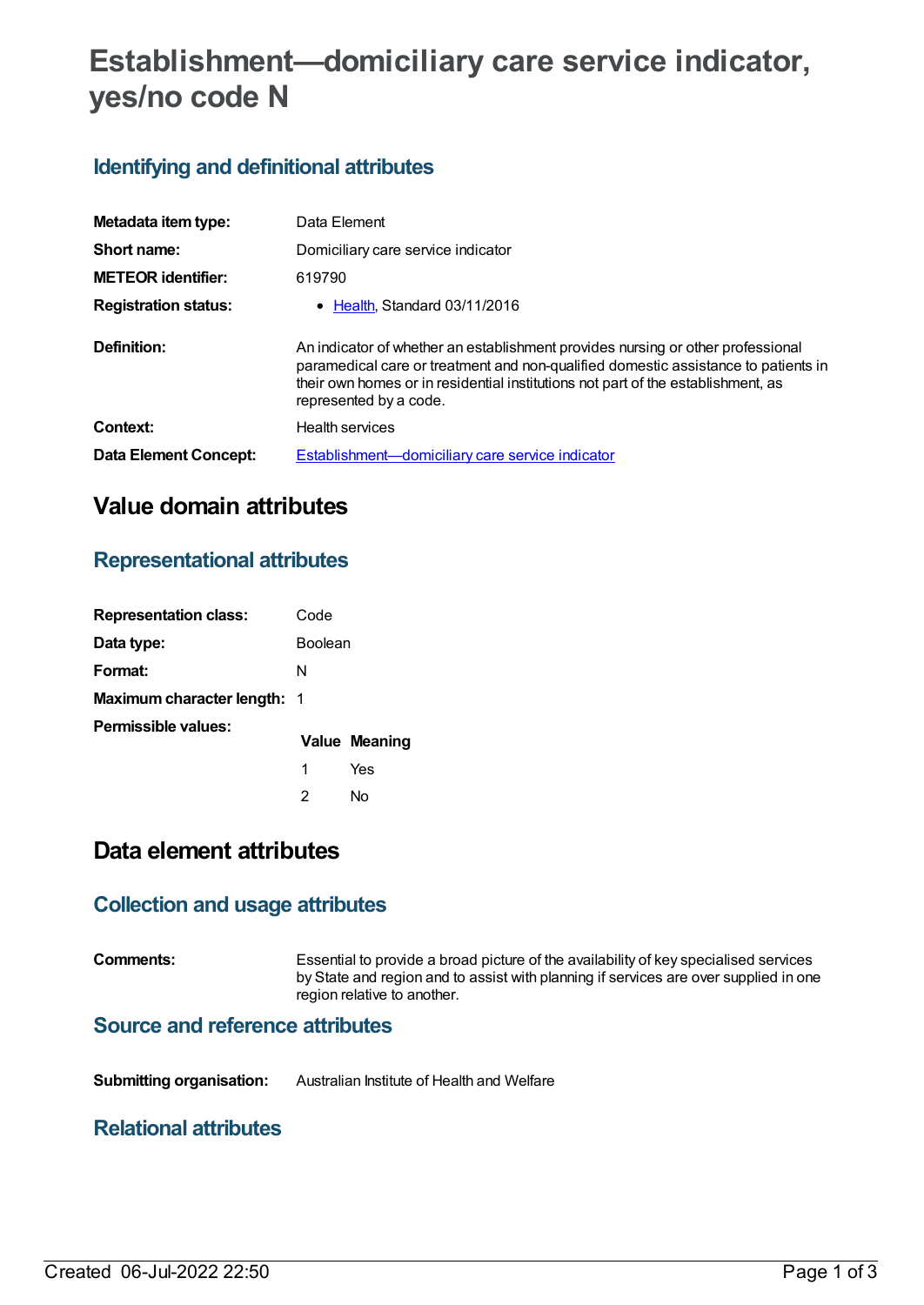| Related metadata |  |
|------------------|--|
| references:      |  |

Supersedes [Establishment—specialised](https://meteor.aihw.gov.au/content/270430) service indicator (domiciliary care service), yes/no code N

• [Health](https://meteor.aihw.gov.au/RegistrationAuthority/12), Superseded 03/11/2016

**Implementation in Data Set**

**Specifications:** Local Hospital [Networks/Public](https://meteor.aihw.gov.au/content/713848) hospital establishments NMDS 2020–21[Health](https://meteor.aihw.gov.au/RegistrationAuthority/12), Superseded 05/02/2021

*Implementation start date:* 01/07/2020

*Implementation end date:* 30/06/2021

*Conditional obligation:*

This metadata item is only required for the **Public Hospital Establishments (PHE)** reporting level. It is collected once for each PHE.

Local Hospital [Networks/Public](https://meteor.aihw.gov.au/content/727356) hospital establishments NMDS 2021–22[Health](https://meteor.aihw.gov.au/RegistrationAuthority/12), Superseded 17/12/2021

*Implementation start date:* 01/07/2021

*Implementation end date:* 30/06/2022

*Conditional obligation:*

This metadata item is only required for the **Public Hospital Establishments (PHE)** reporting level. It is collected once for each PHE.

Local Hospital [Networks/Public](https://meteor.aihw.gov.au/content/742044) hospital establishments NMDS 2022–23[Health](https://meteor.aihw.gov.au/RegistrationAuthority/12), Standard 17/12/2021

*Implementation start date:* 01/07/2022

*Implementation end date:* 30/06/2023

*Conditional obligation:*

This metadata item is only required for the **Public Hospital Establishments (PHE)** reporting level. It is collected once for each PHE.

Local Hospital [Networks/Public](https://meteor.aihw.gov.au/content/756101) hospital establishments NMDS 2023–24[Health](https://meteor.aihw.gov.au/RegistrationAuthority/12), Recorded 24/06/2024

*Implementation start date:* 01/07/2023

*Implementation end date:* 30/06/2024

*Conditional obligation:*

This metadata item is only required for the **Public Hospital Establishments (PHE)** reporting level. It is collected once for each PHE.